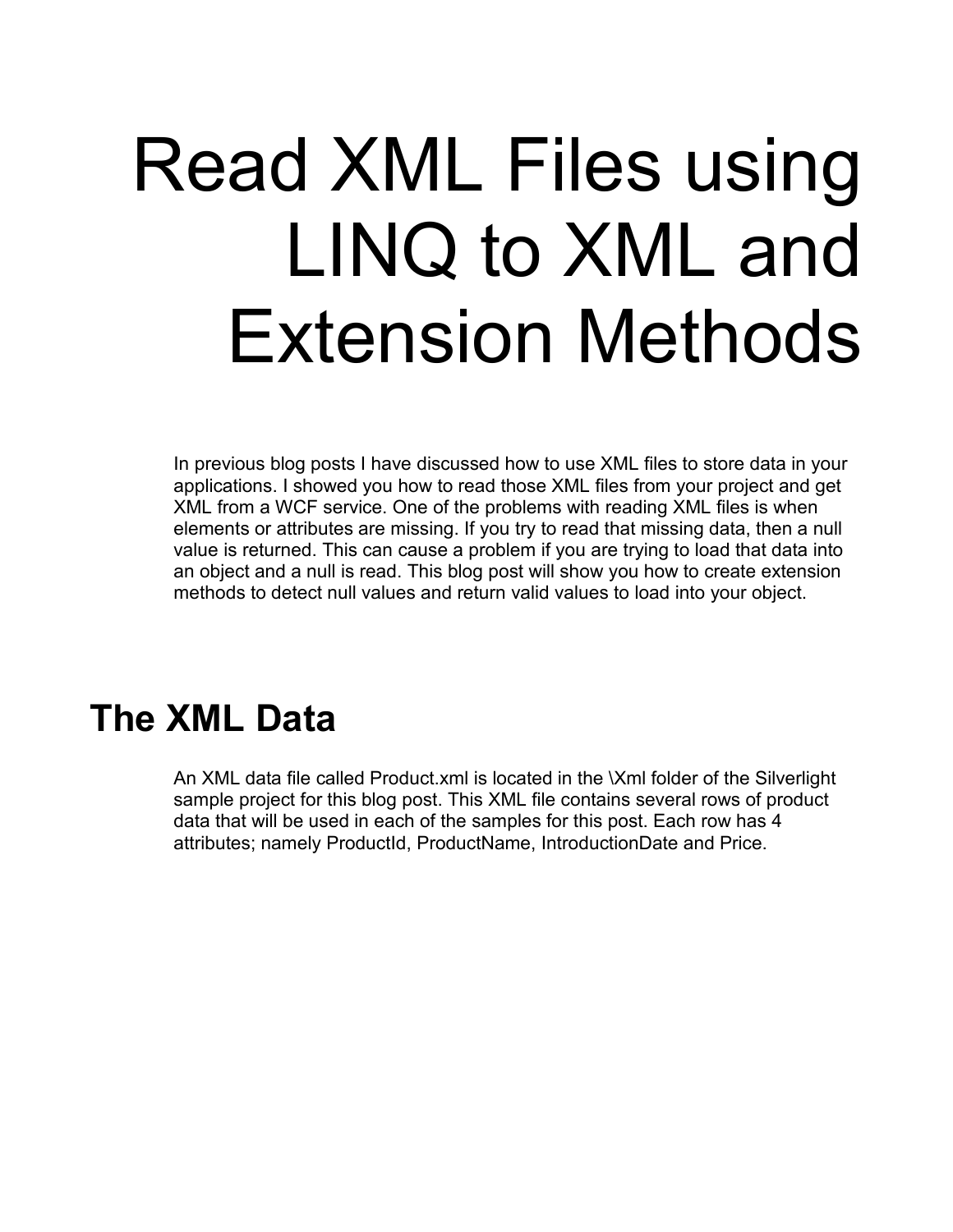```
<Products>
  <Product ProductId="1"
            ProductName="Haystack Code Generator for .NET"
            IntroductionDate="07/01/2010" Price="799" />
  <Product ProductId="2"
            ProductName="ASP.Net Jumpstart Samples"
            IntroductionDate="05/24/2005" Price="0" />
   ...
   ...
</Products>
```
## **The Product Class**

Just as you create an Entity class to map each column in a table to a property in a class, you should do the same for an XML file too. In this case you will create a Product class with properties for each of the attributes in each element of product data. The following code listing shows the Product class.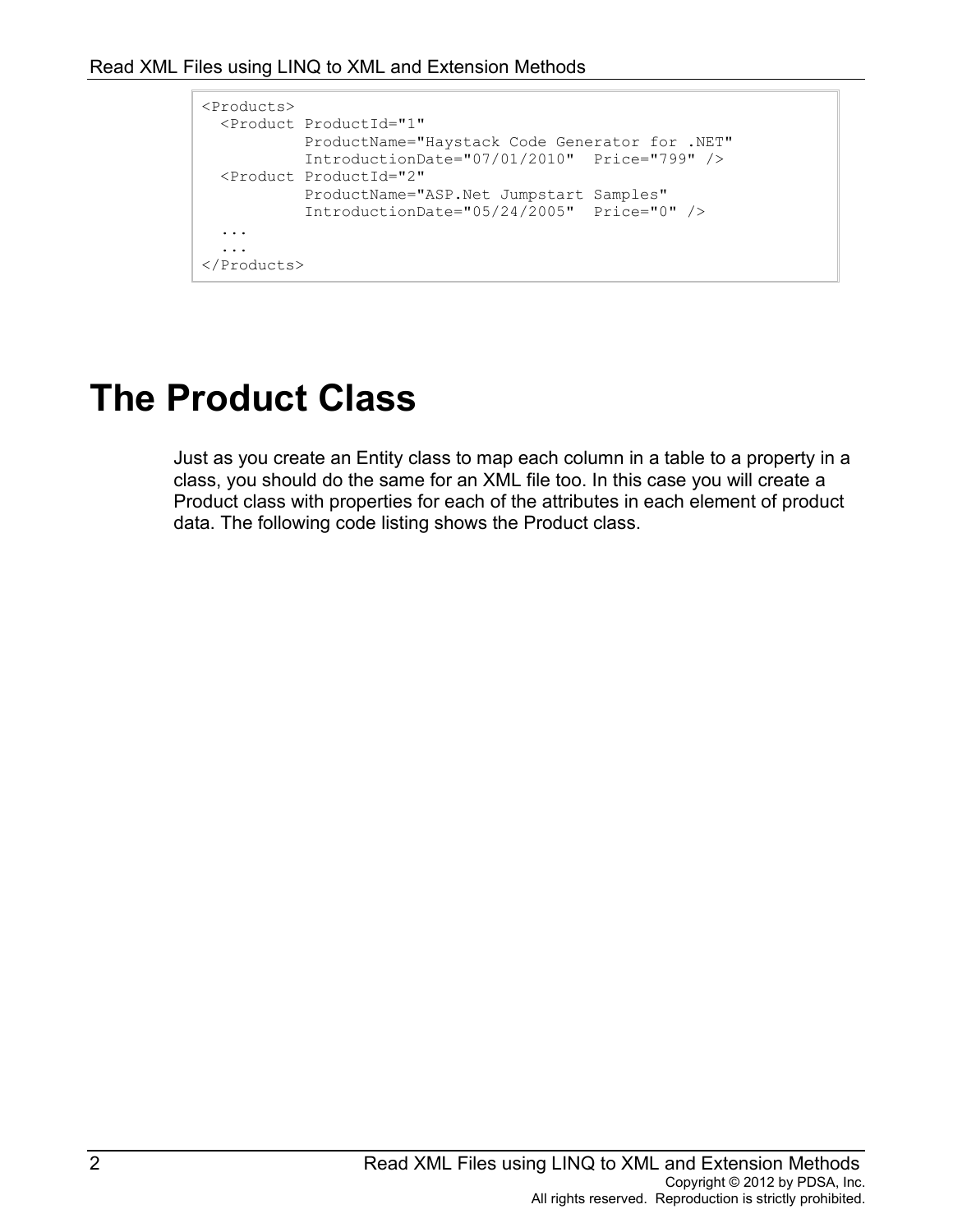```
public class Product : CommonBase
{
   public const string XmlFile = @"Xml/Product.xml";
   private string _ProductName;
  private int ProductId;
  private DateTime IntroductionDate;
   private decimal _Price;
   public string ProductName
   {
    get { return ProductName; }
     set {
      if ( ProductName != value) {
         ProductName = value;
         RaisePropertyChanged("ProductName");
 }
     }
   }
   public int ProductId
   {
     get { return _ProductId; }
     set {
      if ( ProductId != value) {
          _ProductId = value;
         RaisePropertyChanged("ProductId");
 }
     }
   }
   public DateTime IntroductionDate
   {
    get { return IntroductionDate; }
     set {
      if ( IntroductionDate != value) {
          _IntroductionDate = value;
         RaisePropertyChanged("IntroductionDate");
       }
     }
   }
   public decimal Price
   {
     get { return _Price; }
     set {
      if ( Price != value) {
         Price = value;
         RaisePropertyChanged("Price");
       }
     }
   }
}
```
NOTE: The CommonBase class that the Product class inherits from simply implements the INotifyPropertyChanged event in order to inform your XAML UI of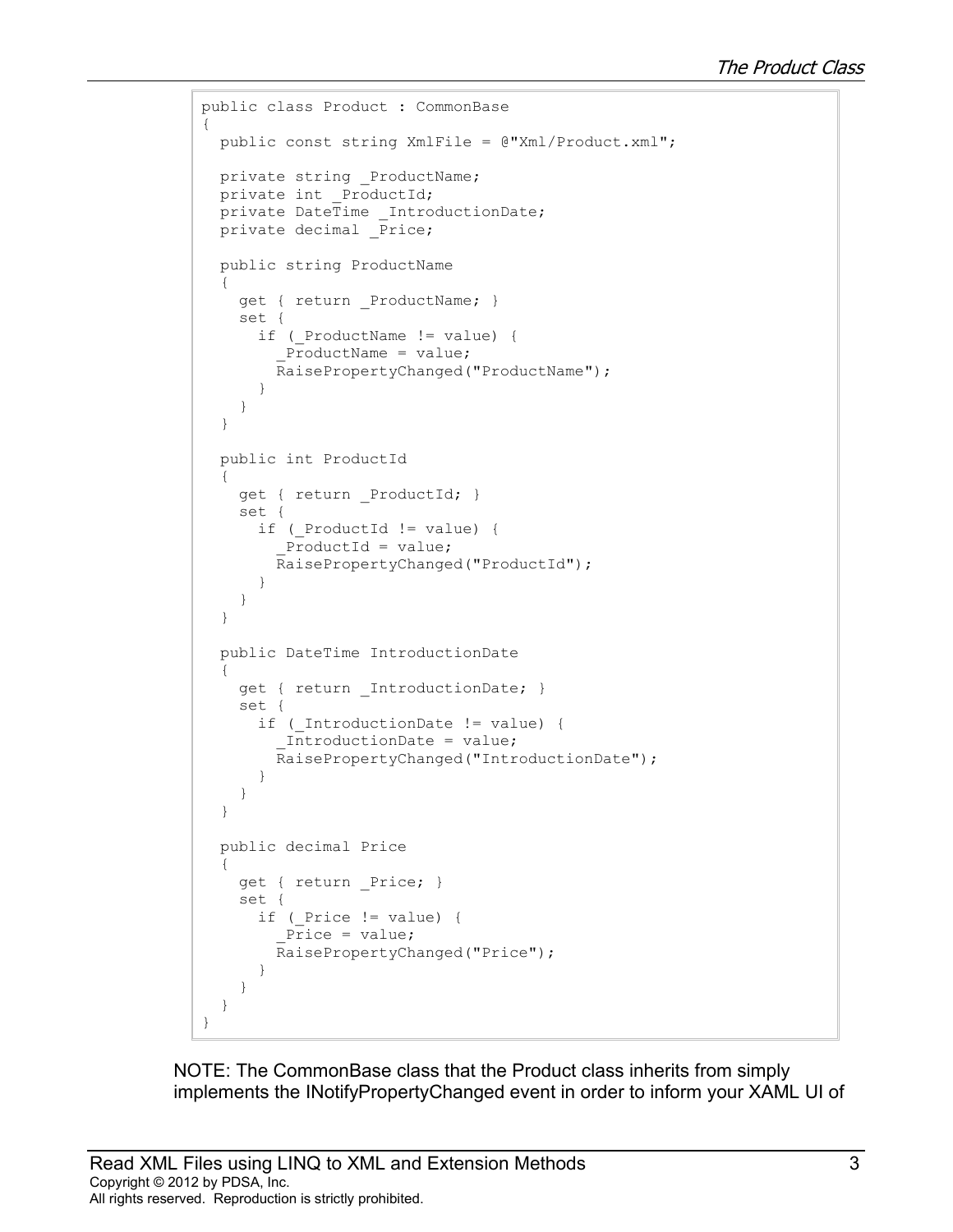any property changes. You can see this class in the sample you download for this blog post.

#### **Reading Data**

When using LINQ to XML you call the Load method of the XElement class to load the XML file. Once the XML file has been loaded, you write a LINQ query to iterate over the "Product" Descendants in the XML file. The "select" portion of the LINQ query creates a new Product object for each row in the XML file. You retrieve each attribute by passing each attribute name to the Attribute() method and retrieving the data from the "Value" property. The Value property will return a null if there is no data, or will return the string value of the attribute. The Convert class is used to convert the value retrieved into the appropriate data type required by the Product class.

```
private void LoadProducts()
{
  XElement xElem = null;
   try
   {
     xElem = XElement.Load(Product.XmlFile);
     // The following will NOT work if you have missing attributes
     var products = 
         from elem in xElem.Descendants("Product")
         orderby elem.Attribute("ProductName").Value
         select new Product
\{ ProductId = Convert.ToInt32(
            elem.Attribute("ProductId").Value),
           ProductName = Convert.ToString(
            elem.Attribute("ProductName").Value),
           IntroductionDate = Convert.ToDateTime(
             elem.Attribute("IntroductionDate").Value),
           Price = Convert.ToDecimal(elem.Attribute("Price").Value)
         };
     lstData.DataContext = products;
   }
   catch (Exception ex)
   {
     MessageBox.Show(ex.Message);
   }
}
```
This is where the problem comes in. If you have any missing attributes in any of the rows in the XML file, or if the data in the ProductId or IntroductionDate is not of the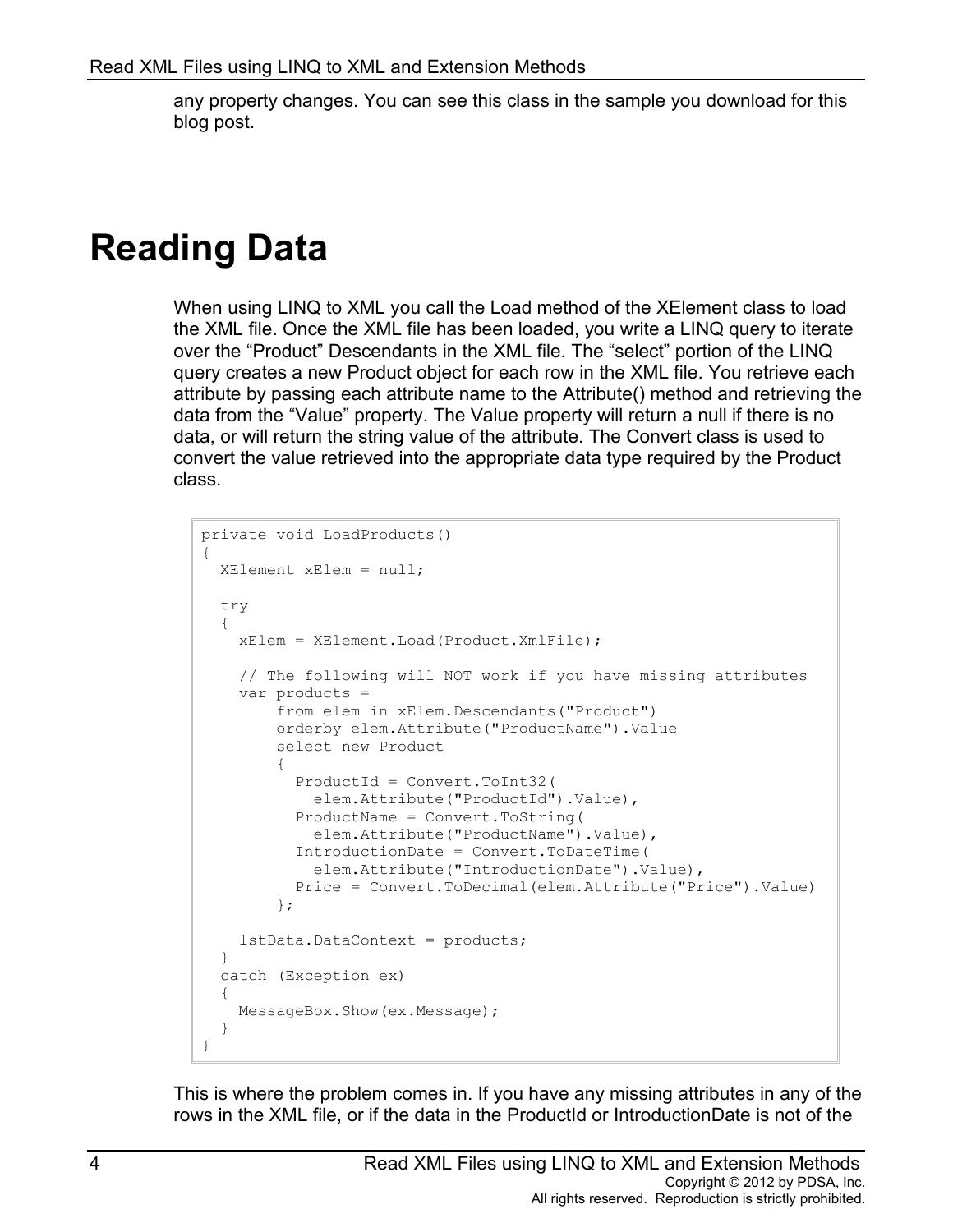appropriate type, then this code will fail! The reason? There is no built-in check to ensure that the correct type of data is contained in the XML file. This is where extension methods can come in real handy.

#### **Using Extension Methods**

Instead of using the Convert class to perform type conversions as you just saw, create a set of extension methods attached to the XAttribute class. These extension methods will perform null-checking and ensure that a valid value is passed back instead of an exception being thrown if there is invalid data in your XML file.

```
private void LoadProducts()
{
   var xElem = XElement.Load(Product.XmlFile);
  var products = 
       from elem in xElem.Descendants("Product")
       orderby elem.Attribute("ProductName").Value
       select new Product
 {
         ProductId = elem.Attribute("ProductId").GetAsInteger(),
         ProductName = elem.Attribute("ProductName").GetAsString(),
         IntroductionDate = 
            elem.Attribute("IntroductionDate").GetAsDateTime(),
         Price = elem.Attribute("Price").GetAsDecimal()
       };
  lstData.DataContext = products;
}
```
### **Extension Methods**

To create an extension method you will create a class with any name you like. The code below shows a class named XmlExtensionMethods. This listing just shows a couple of the available methods such as GetAsString and GetAsInteger. These methods are just like any other method you would write except when you pass in the parameter you prefix the type with the keyword "this". This lets the compiler know that it should add this method to the class specified in the parameter.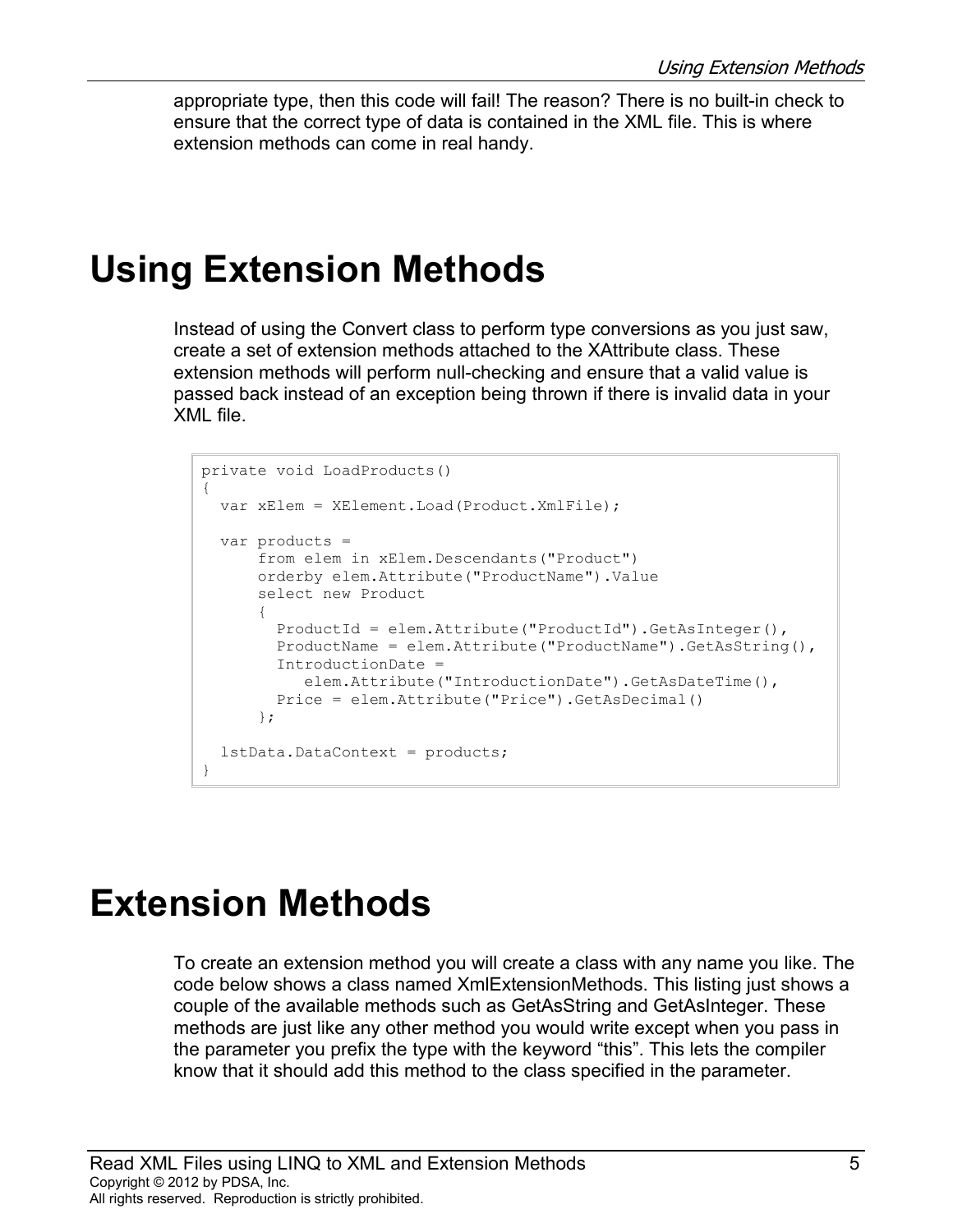```
public static class XmlExtensionMethods
{
   public static string GetAsString(this XAttribute attr)
   {
     string ret = string.Empty;
     if (attr != null && !string.IsNullOrEmpty(attr.Value))
     {
       ret = attr.Value;
     }
     return ret;
   }
   public static int GetAsInteger(this XAttribute attr)
   {
    int ret = 0;
    int value = 0; if (attr != null && !string.IsNullOrEmpty(attr.Value))
     {
       if(int.TryParse(attr.Value, out value))
         ret = value;
     }
     return ret;
   }
   ...
   ...
}
```
Each of the methods in the XmlExtensionMethods class should inspect the XAttribute to ensure it is not null and that the value in the attribute is not null. If the value is null, then a default value will be returned such as an empty string or a 0 for a numeric value.